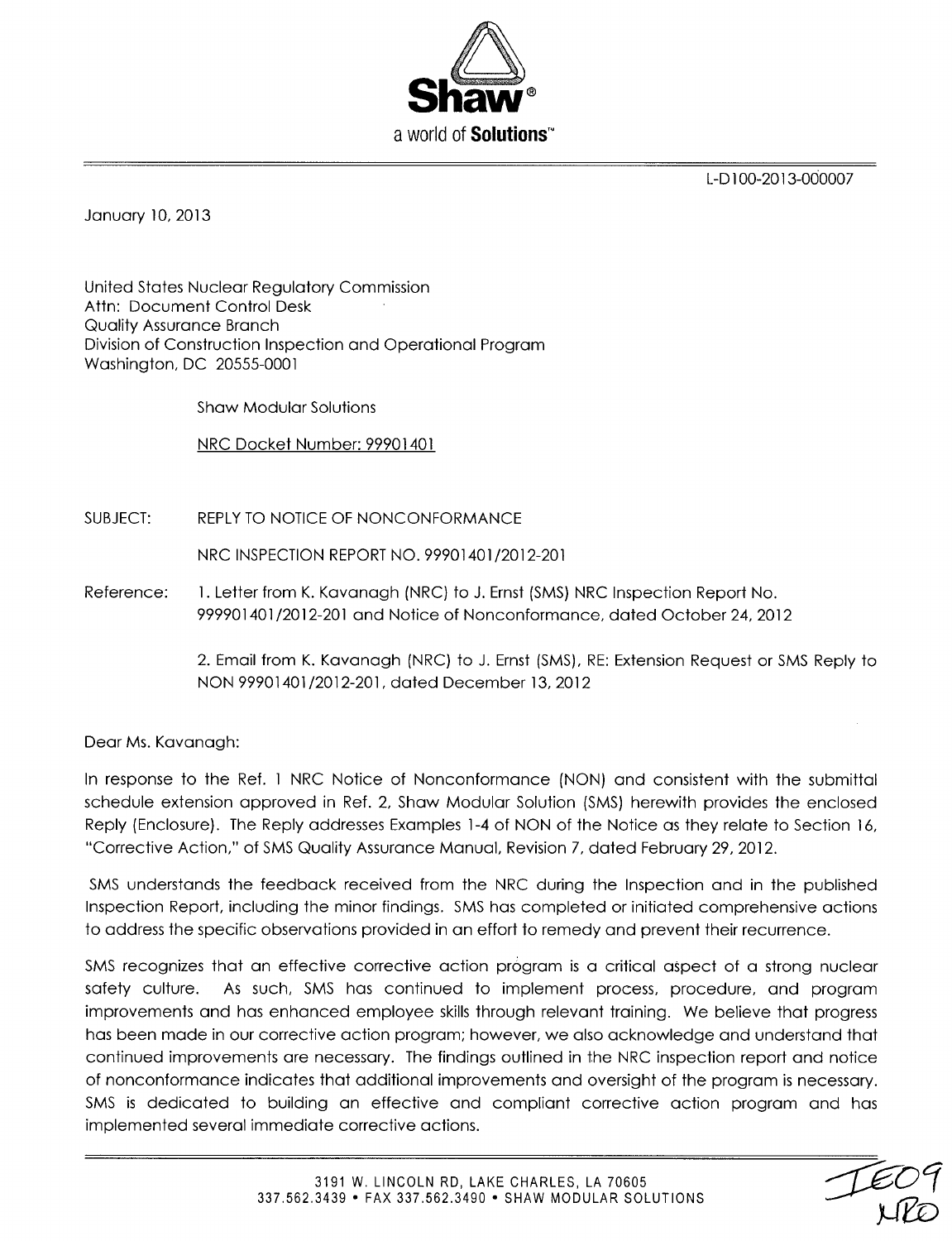Pursuant to the NRC's corresponding instructions specified in the Notice, the Enclosure addresses for each of the Examples of Notice of Nonconformance: 1) the reason for the nonconformance; 2) the corrective steps that have been taken and the results achieved; 3) the corrective steps that will be taken to avoid noncompliances, and 4) date when corrective actions will be completed.

Should you have questions or comments, please feel free to contact me.

Sincerely,

**'J.** L. Ernst Senior Vice President Quality Shaw Modular Solutions

Enclosure:

1. Reply to Nonconformance 99901401/2012-201-01

Cc: E. H. Roach, Chief

Chief Quality Assurance Branch

Division of Construction Inspection and Operational Programs

Office of New Reactors

D. Chapman

K. Walsh

M. Faulkner

K. David

G. Grant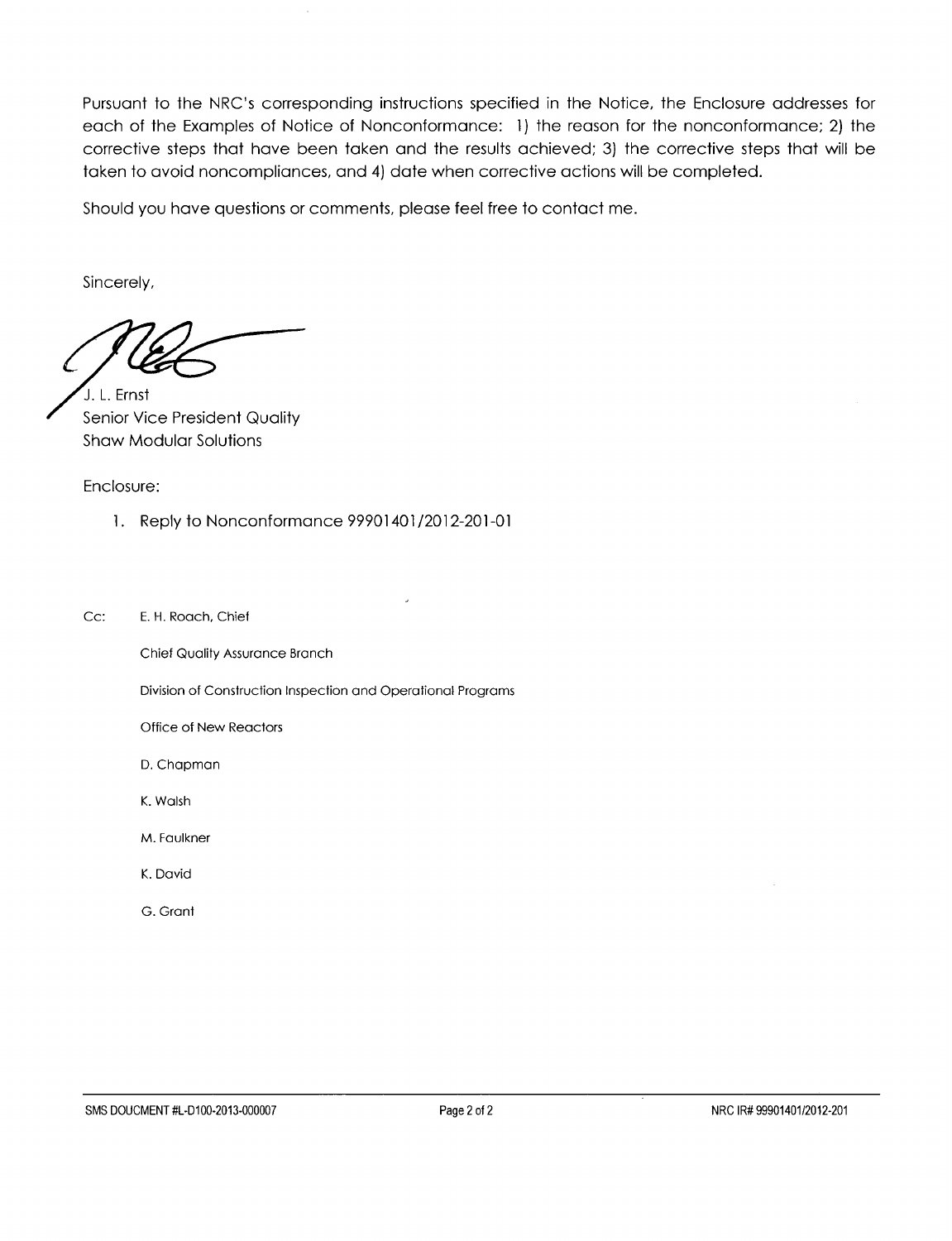# **ATTACHMENT I** REPLY TO **NONCONFORMANCE** 99901401/2012-201-01

# **NONCONFORMANCE**

Based on the results of an unannounced U.S. Nuclear Regulatory Commission (NRC) inspection conducted at the Shaw Modular Solutions (SMS) facility in Lake Charles, LA during September 10- 14, 2012, it appears that certain of your activities were not conducted in accordance with NRC requirements that were contractually imposed on SMS by its customers or NRC licensees.

Criterion XVI, "Corrective Action," in Appendix B to Title 10 of the Code of Federal Regulation (10 CFR) Part 50, states that measures shall be established to assure that conditions adverse to quality, such as failures, malfunctions, deficiencies, deviations, defective material and equipment, and nonconformances are promptly identified and corrected. In the case of significant conditions adverse to quality (SCAQs), the measures shall assure that the cause of the conditions is determined and corrective action taken to prevent repetition. The identification of the SCAQ, the cause of the condition, and the corrective action taken shall be documented and reported to appropriate levels of management.

Section 16 of the SMS Quality Assurance Manual, Revision 7, dated February 29, 2012, stated, in part, that conditions adverse to quality shall be identified and documented. The actions necessary to correct conditions adverse to quality shall be determined and implemented. For SCAQs, actions necessary to correct the root cause shall be included so as to prevent recurrence. The implementation of corrective action for significant conditions adverse to quality shall be verified and shall be assessed to determine its effectiveness.

Contrary to the above, as of September 14, 2012, SMS failed to promptly correct conditions adverse to quality and SCAQs, failed to correct a condition adverse to quality regarding documentation of late entries in a quality records procedure, failed to preclude recurrence of SCAQs related to identification and control of items, and failed to correct a condition adverse to quality associated with a nonconformance identified during a previous NRC inspection. Specifically:

- 1. SMS failed to promptly correct conditions adverse to quality and SCAQs. SMS failed to implement corrective actions for conditions adverse to quality in a timely manner in that there were numerous repetitive condition reports (CRs) with common causes. Additionally, SMS failed to perform root cause analyses for SCAQs within the 30 calendar days as required by Section 6.7.2.a of Procedure QP-G-16, "Corrective Action Program," Revision 6, dated June 28, 2012.
- 2. SMS failed to correct a condition adverse to quality. SMS opened CR No. 12-346 to address the documentation of late entries in Procedure QP-G-1 7, "Quality Records," and SMS subsequently closed CR No. 12-346 by publishing Revision 5 of Procedure QP-G-17. However, SMS later published Procedure QP-G-17, Revision 6, but deleted all of the guidance for the late entries incorporated in Revision 5 that addressed and resulted in the closure of CR No. 12-346.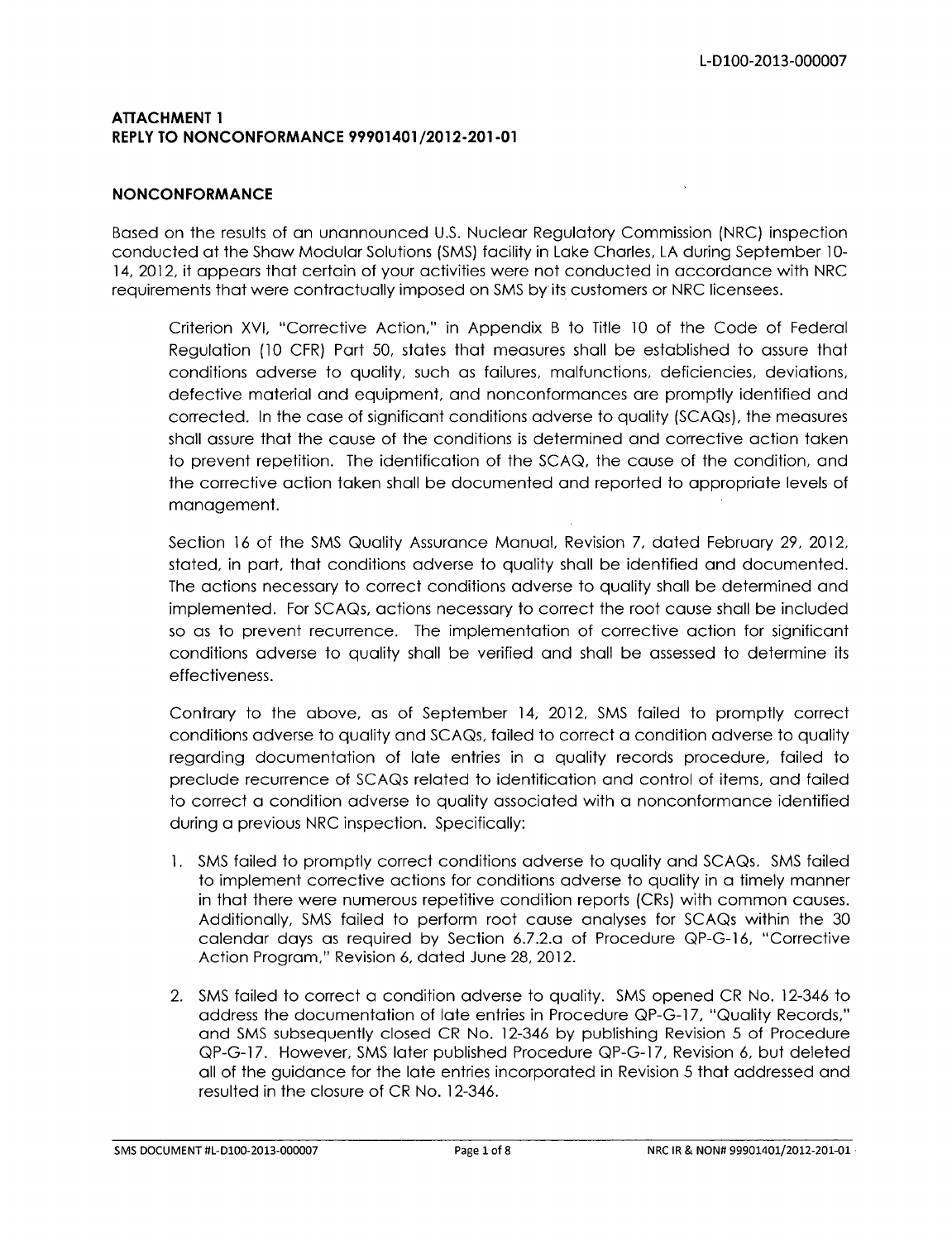- 3. SMS failed to prevent recurrence of SCAQs related to identification and control of items. SMS had a closed SCAQ CR (CR No. 12-177) related to the inadequate control of issuance of weld wires used in the fabrication of safety-related modules. However, SCAQ CR Nos. 12-272 and 12-543 were opened with the same root cause analysis as the one already closed.
- 4. SMS failed to perform adequate corrective actions associated with a nonconformance identified during a previous NRC inspection. SMS failed to nonconformance identified during a previous NRC inspection. complete procedure revisions by August 31, 2012, as committed to in its March 9, 2012, response (Agencywide Document Access and Management System (ADAMS) Accession No. ML12082A161) to a notice of nonconformance issued on January 6, Accession No. ML11354A389). These procedure revisions were 2012 (ADAMS Accession No. ML11354A389). documented as corrective actions for Nonconformance 99901401/2011-201-09, which was identified during a November 14-18, 2011, inspection for SMS's failure to perform a trend analysis of conditions adverse to quality as required by the Shaw Nuclear Services purchase orders. Additionally, some SMS staff members were performing trending analysis using a draft procedure, but there was no formal guidance provided.

This issue has been identified as Nonconformance 99901401/2012-201-01

## **DISCUSSION** OF THE **REASON** FOR **NONCOMPLIANCE AND ASSOCIATED** CORRECTIVE **ACTIONS**

#### Issue **/** Condition **1.**

SMS failed to promptly correct conditions adverse to quality and SCAQs. SMS failed to implement corrective actions for conditions adverse to quality in a timely manner in that there were numerous repetitive condition reports (CRs) with common causes. Additionally, SMS failed to perform root cause analyses for SCAQs within the 30 calendar days as required by Section 6.7.2.a of Procedure QP-G-16, "Corrective Action Program," Revision 6, dated June 28, 2012.

#### Cause and Associated Corrective Actions for the Noncomplying Condition:

#### Condition **la.**

- Cause: The reason that SMS failed to promptly correct conditions adverse to quality, which resulted in repetitive condition reports was that:
	- 1. The development of the corrective action plans and the implementation of those corrective actions took excessive time
	- 2. The corrective actions failed to address causal factors
	- 3. Effectiveness reviews for corrective actions were inadequate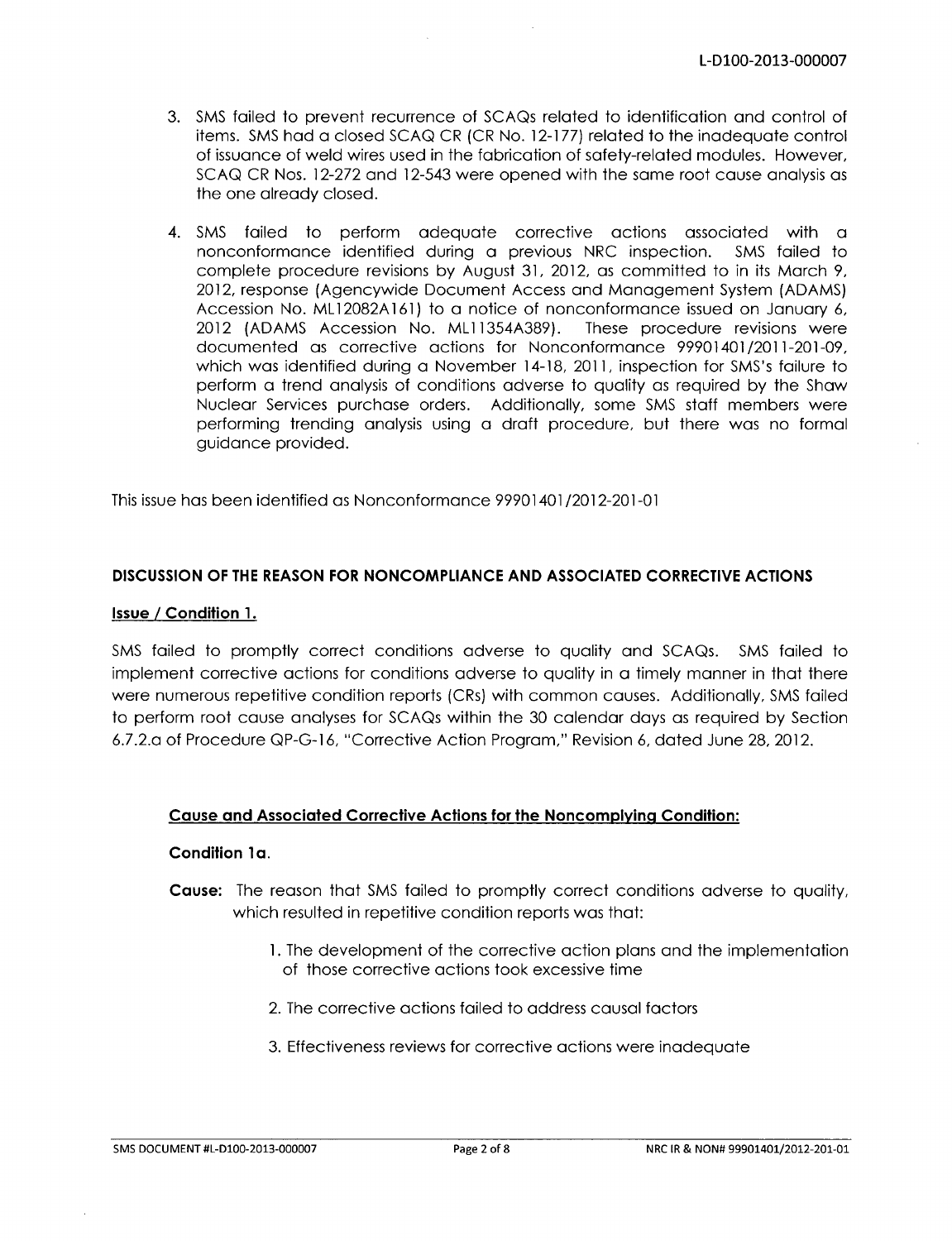#### Associated Corrective Actions

l a. Assign a Corrective Action Program Coordinator ("CAPCO") to departments to facilitate effective implementation of the CAP by performing investigations and providing support to others in performing investigations (Complete)

Results to date: Managers maintain better situational awareness of the CRs that are assigned to their departments and the status of those CRs. CAPCOs facilitate the analysis and processing of the condition reports allowing Managers to be timelier in their analysis and corrective action implementation.

**1** b. Report Daily Corrective Action Overdue status at the Morning 0730 Coordination Meeting which is attended by Senior Management (Implemented and is an ongoing activity)

Results to date: Senior management and managers maintain situation awareness of any overdue CRs. Managers monitor their CR status more closely since Senior Management is briefed daily and if needed reprioritizes efforts in their organization to address the overdue CRs /corrective action.

**1** c. Conduct Weekly Corrective Action Oversight Meetings with the Departments/CAPCOs to discuss Corrective Actions Coming Due and that are Overdue (Implemented and is an ongoing activity)

Results to date: Highlighting upcoming corrective actions requirements and discussing any that may be overdue integrates and synchronizes the CAP Department and the Department CAPCOs understanding of CR priority. This discussion also allows CAPCOs to share their input and offer their assistance where warranted.

2a. Conduct a nuclear-safety related Corrective Action Program seminar for management (Manager through Executive VP Level) that reinforces the attributes necessary for an effective program

Initial "Cause Analysis for Senior Managers" training was conducted for both Senior Managers and select Managers on 17 Oct 2012. Managers are more aware of the purpose, importance and conduct of apparent cause and root cause analyses and the processes and techniques required to perform, review and approve more effective cause analyses and corrective actions. This awareness assists in their development and / or approval of the Corrective Action Plans. Additional training related to the Corrective Action Program will be conducted later in January 2013.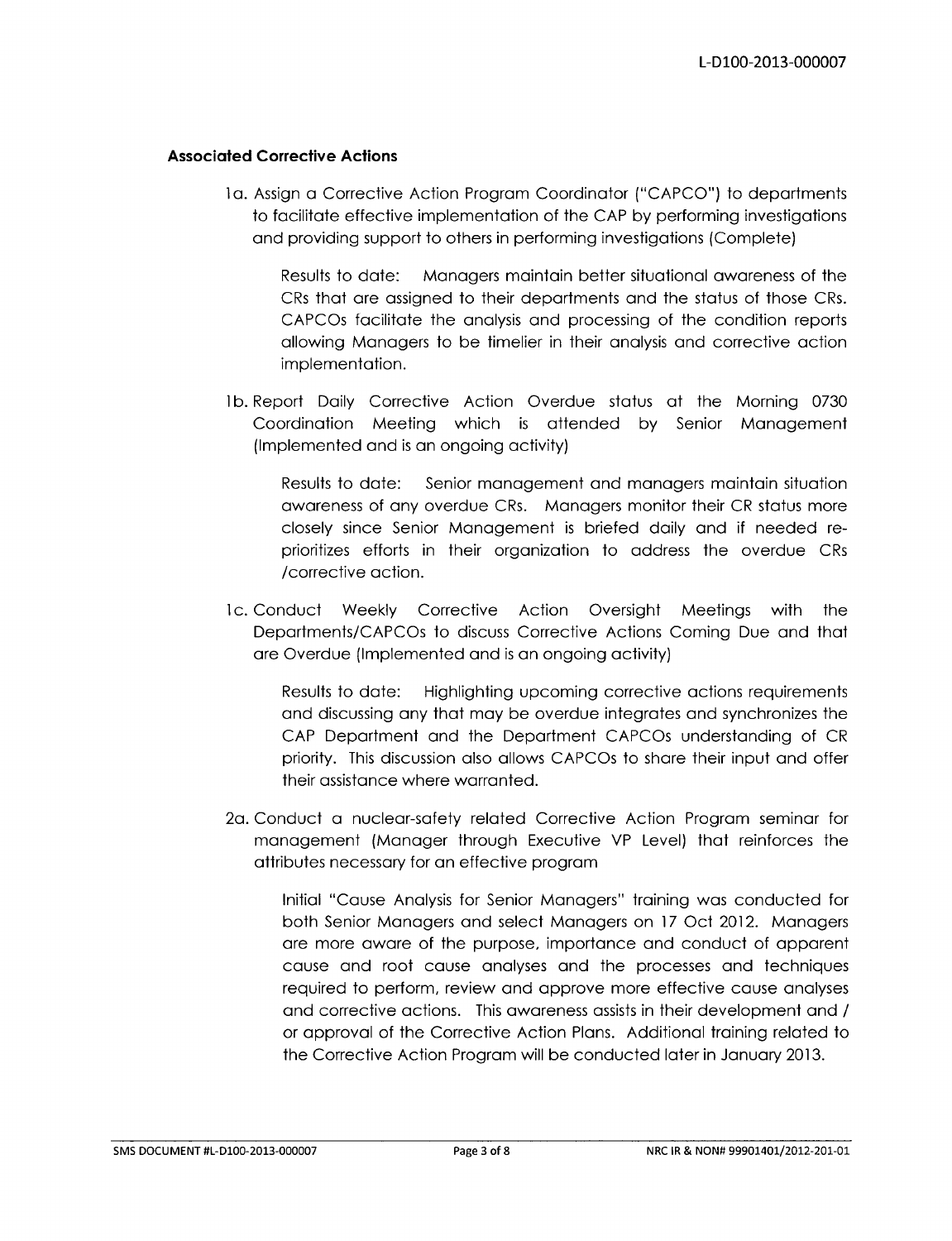2b. Develop and conduct training for CAPCOs focusing on Causal Analysis and proper implementation of the Corrective Action Program under SMS procedures (Completed)

Results to date: By training CAPCOs on Causal Analysis on 12/20/12; CAPCOs have a common understanding of completing CR milestones in a timely manner; causal analysis techniques used in Apparent Cause Evaluations (ACE), and the elements that need to be addressed in the conduct of the ACE.

3. Perform an effectiveness review of corrective actions implemented for all SCAQs between September 2011 and 2012

CARB has reviewed all SCAQ RCAs and the recommended / identified corrective actions of all 2012 SCAQs and ensured they are sound. Effectiveness of the implemented corrective actions of the SCAQs will be conducted by Department Managers.

# Condition **lb.**

- Cause: The reason that SMS failed to perform root cause analyses for SCAQs within the 30 calendar days as required by Section 6.7.2.a of Procedure QP-G-16, "Corrective Action Program," Revision 6, dated June 28, 2012 was that:
	- 1. There was insufficient engagement by the Department Owner / Sponsor in the root cause analysis (RCA) investigation
	- 2. SMS did not have a pool of staff members that were trained in root cause analysis, which caused SMS to depend on RCA teams which were largely staffed by contract personnel that were root cause qualified, but were not subject matter experts
	- 3. Department subject matter experts were not on the root cause analysis (RCA)teams

## Associated Corrective Actions

la. QP- CA-216, Corrective Action Program (formerly QP-G-16), was revised to address Department Owner/Sponsor responsibilities and to provide a time limit for establishing the root cause team. (Complete)

Results to date: Team Sponsors are designated at the CARB and this identification highlights the importance of sponsorship to the designated individual. The sponsor/CR Owner for RCA 2012-1000 and 2012-1231 established the RCA Team in a timely a manner. CR Owner of the SCAQs maintained situational awareness through visits or back-briefs by the RCA team leader allowing the analysis and development of the recommended corrective actions to stay on track and be briefed to the CARB within the specified timeframe.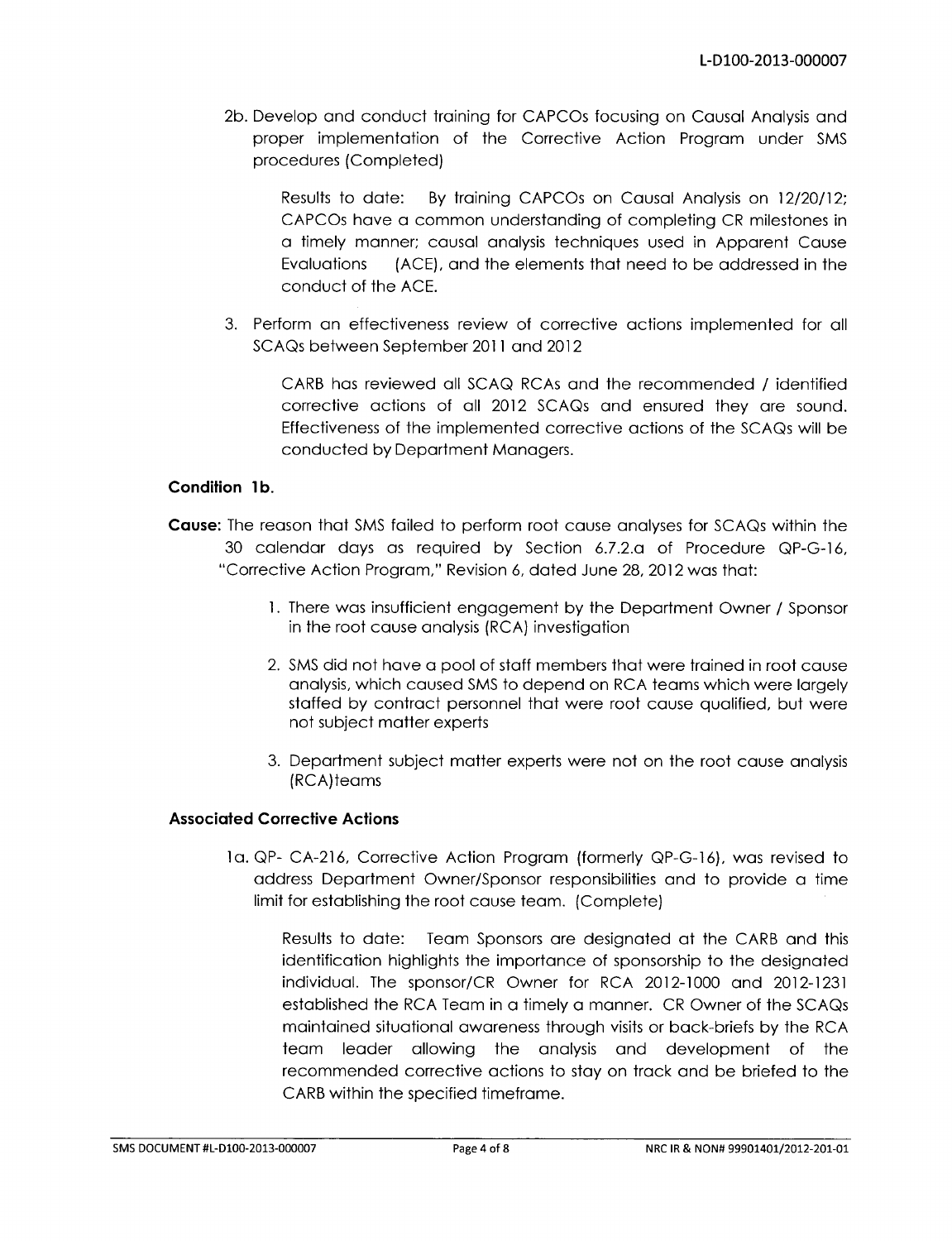**1** b. Executive management is notified when a CR is classified as SCAQ and provides oversight in reviewing and approving all Root Cause Analyses (RCAs). (Implemented)

Results to date: Executive Management gains situational awareness of the condition report that is designated as a SCAQ, allowing them to monitor the designation of the RCA Team Sponsor and the establishment of the RCA Team.

2. Additional employees were trained as root cause analysts to ensure sufficient subject matter expertise is available to support the root cause team (Complete)

Results to date: We no longer rely on contractors to conduct RCAs. SMS had seven individuals that had RCA Training which was conducted 20-28 Aug 2012. Eight additional personnel attended an additional RCA class conducted on 29 Oct thru 5 Nov 2012. This pool of RCA trained individuals allowed SMS to establish a Root Cause Analysis Team for SCAQ 2012-1000 and 2012-1231 in a timely manner.

3. Additional employees were trained as root cause analysts to ensure sufficient subject matter expertise is available to support the root cause team (Same as # 2 above) (Complete)

Results to date: Fifteen individuals with different subject matter background and different departments within SMS received Root Cause training (same individuals addressed in #2 above). SMS can now select their RCA team members based on the type of subject matter expertise that will be required during the conduct of the RCA.

# Issue / Condition 2.

SMS failed to correct a condition adverse to quality. SMS opened CR No. 12-346 to address the documentation of late entries in Procedure QP-G-17, "Quality Records," and SMS subsequently closed CR No. 12-346 by publishing Revision 5 of Procedure QP-G-17. However, SMS later published Procedure QP-G- **17,** Revision 6, but deleted all of the guidance for the late entries incorporated in Revision 5 that addressed and resulted in the closure of CR No. 12-346.

## Cause and Associated Corrective Actions for the Noncomplying Condition:

## Condition 2.

**Cause:** The reason that corrective actions associated with CR 12-346 were removed from QP-G-17, "Quality Records," in revision 6 of this procedure was due to a management decision and to rescind revision 5 as a result of difficulty implementing changes made to the procedure unrelated to CR 12-346. To promptly address these difficulties, a decision was made to return the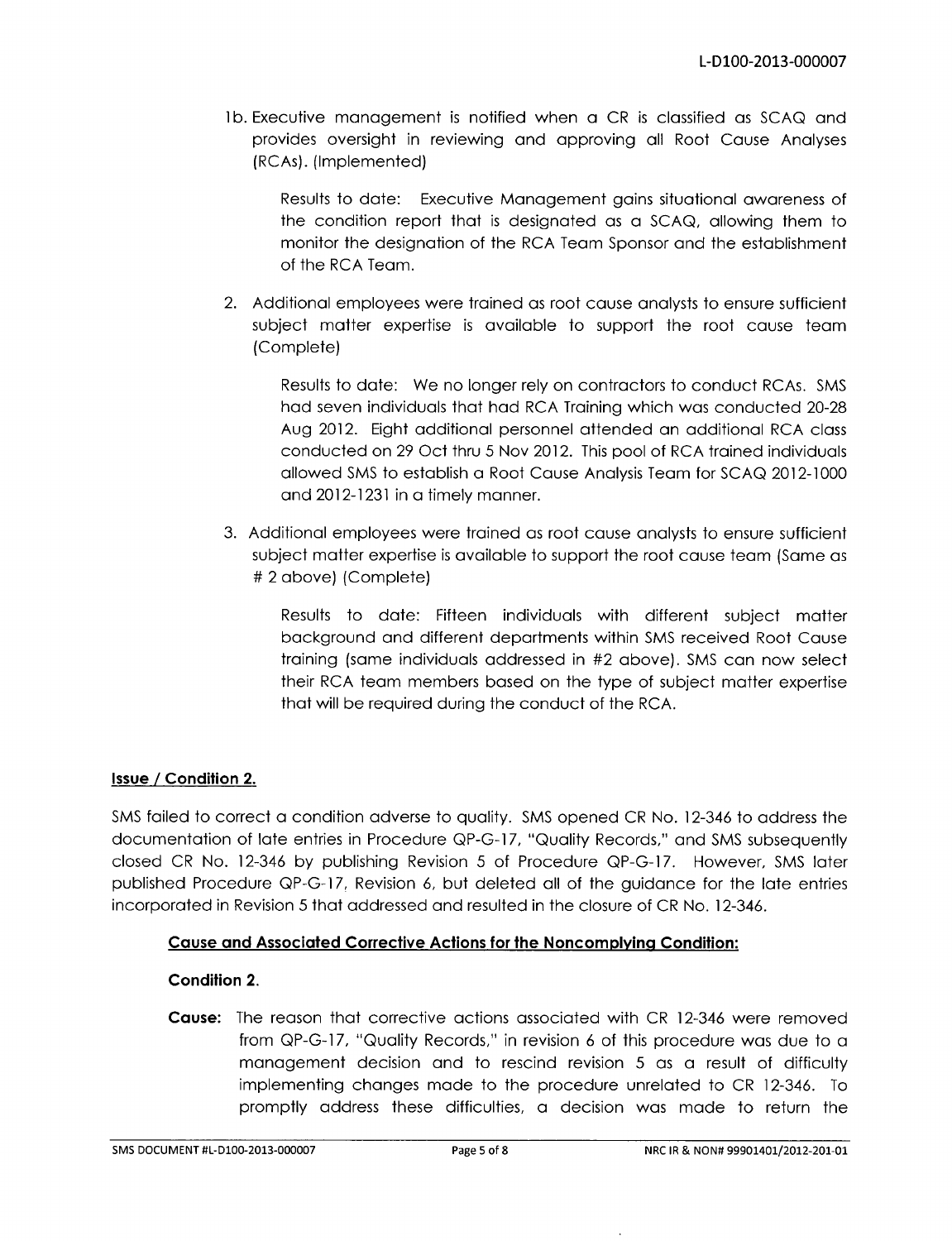procedure to exactly the same as it was in revision 4 without any of the changes that were included in revision 5; thus, revision 6 was the same procedure as revision 4. Knowing this was done, CR 2012-857 was initiated to ensure that these corrective actions were addressed in the next revision of the procedure.

## Associated Corrective Action

1. QP-G-17 was reissued as QP-QA-217 on October 11, 2012 and included revisions to address the corrective actions associated with CR 12-346. (Complete)

#### Issue / Condition **3.**

SMS failed to prevent recurrence of SCAQs related to identification and control of items. SMS had a closed SCAQ CR (CR No. 12-177) related to the inadequate control of issuance of weld wire used in the fabrication of safety-related modules. However, SCAQ CR Nos. 12-272 and 12- 543 were opened with the same root cause analysis as the one already closed.

#### Cause and Associated Corrective Actions for the Noncomplying Condition:

#### Condition **3.**

- Cause: The reason that SMS has failed to prevent recurrence of SCAQs related to identification and control of weld wire is that:
	- 1. The investigation scope of the three separate root cause analysis (No. 12-002, No. 12-003 and No. 12-005) was too narrow and did not focus on programmatic or process issues.
	- 2. The management sponsor for the investigations was not sufficiently engaged to ensure programmatic or process issues were identified.

#### Associated Corrective Actions

**1** a. Importance of considering programmatic and process issues when performing root cause investigations was reinforced as part of causal analysis training (Complete)

> Results to date: Root Cause Analysis Teams look at programmatic and process issues using the causal analysis techniques that were discussed during RCA training. This emphasis allows the team to conduct a better RCA and develop better recommended corrective actions.

1 b. Two types of classes were provided emphasizing cause analysis: one for those to be qualified to perform root cause analysis and one for managers (Complete)

Results to date: QP-QA-217 (formerly QP-G-17] is being utilized by SMS personnel.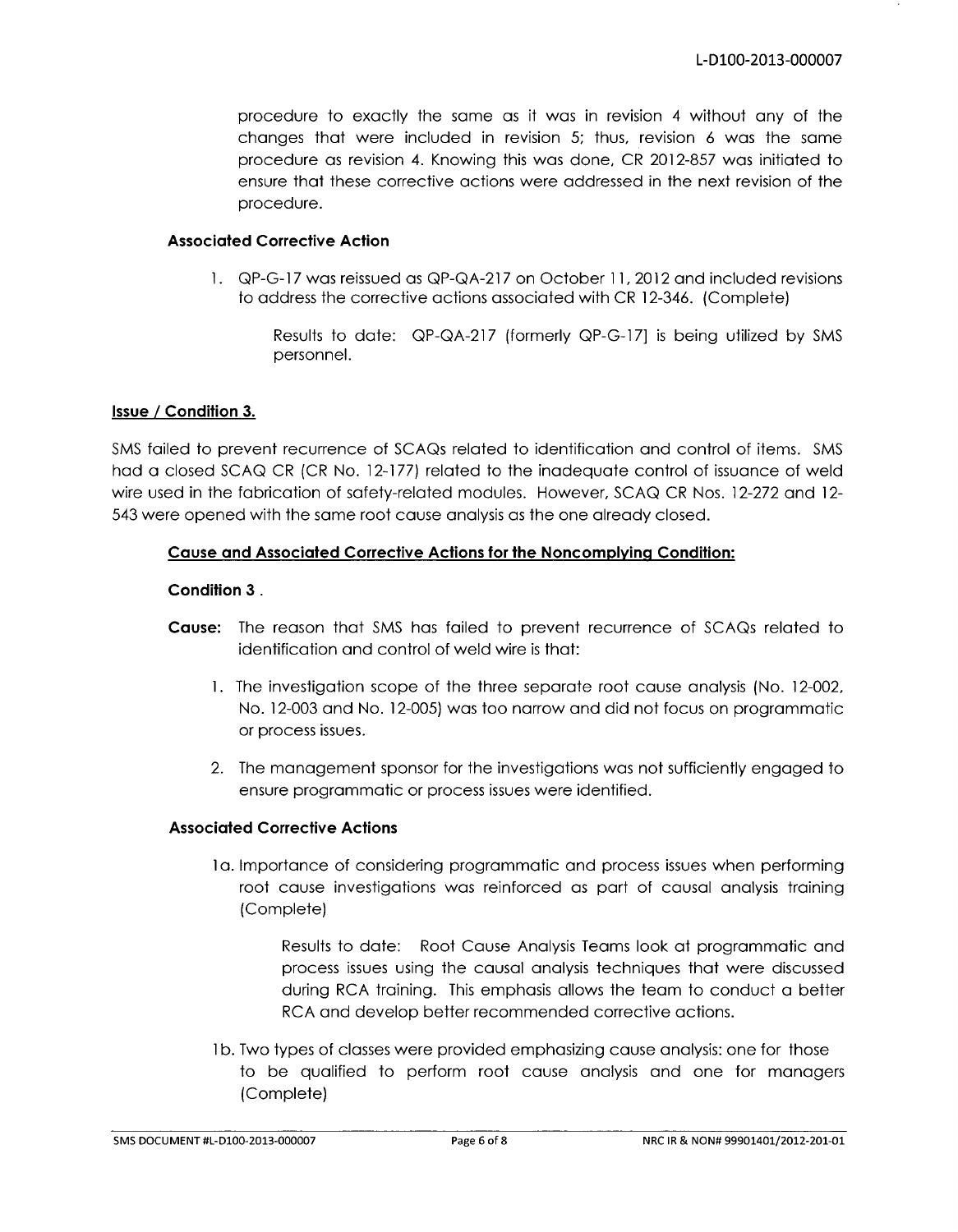Results to date: Root Cause Analysis Training conducted 29 Oct thru 5 Nov and the Causal Analysis Training conducted 17 Oct 2012 for Senior Managers and select Managers identified the processes and techniques required to perform, review and approve more effective cause analyses and corrective actions. This education assists in the RCA Analysis and the development of Corrective Action.

2. QP- CA-216, Corrective Action Program (formerly QP-G-16), was revised on 30 Nov 2012 to address Department Owner / Sponsor responsibilities. (Complete)

> Results to date: Team Sponsors are designated at the CARB and this identification highlights the importance of sponsorship to the designated individual. The sponsor/CR Owner for RCA 2012-1000 and 2012-1231 established the RCA Team in a timely a manner. CR Owner of the SCAQs maintained situational awareness through visits or back-briefs by the RCA team leader allowing the analysis and development of the recommended corrective actions to stay on track and be briefed to the CARB within the specified timeframe.

# Issue **/** Condition 4.

SMS failed to perform adequate corrective actions associated with a nonconformance identified during a previous NRC inspection. SMS failed to complete procedure revisions by August 31, 2012, as committed to in its March 9, 2012, response (Agency wide Document Access and Management System (ADAMS) Accession No. ML12082A161) to a notice of nonconformance issued on January 6, 2012 (ADAMS Accession No. ML11354A389). These procedure revisions were documented as corrective actions for Nonconformance 99901401/2011-201-09, which was identified during a November 14-18, 2011, inspection for SMS's failure to perform a trend analysis of conditions adverse to quality as required by the Shaw Nuclear Services purchase orders. Additionally, some SMS staff members were performing trending analysis using a draft procedure, but there was no formal guidance provided.

## Cause and Associated Corrective Actions for the Noncomplying Condition:

## Condition 4.

- Cause: The reason that SMS failed to incorporate guidance into its procedures by the committed due date was that:
	- 1. SMS did not allow adequate time in its time estimate for procuring and implementing the new software, understanding its trending capabilities, and gathering data to allow the organization to develop the necessary procedural guidance.

## Associated Corrective Actions

1. Procedure QP-CA-303, Trending Manual was developed to provide guidance for assigning trend codes to condition reports, establishing timeframes for formal